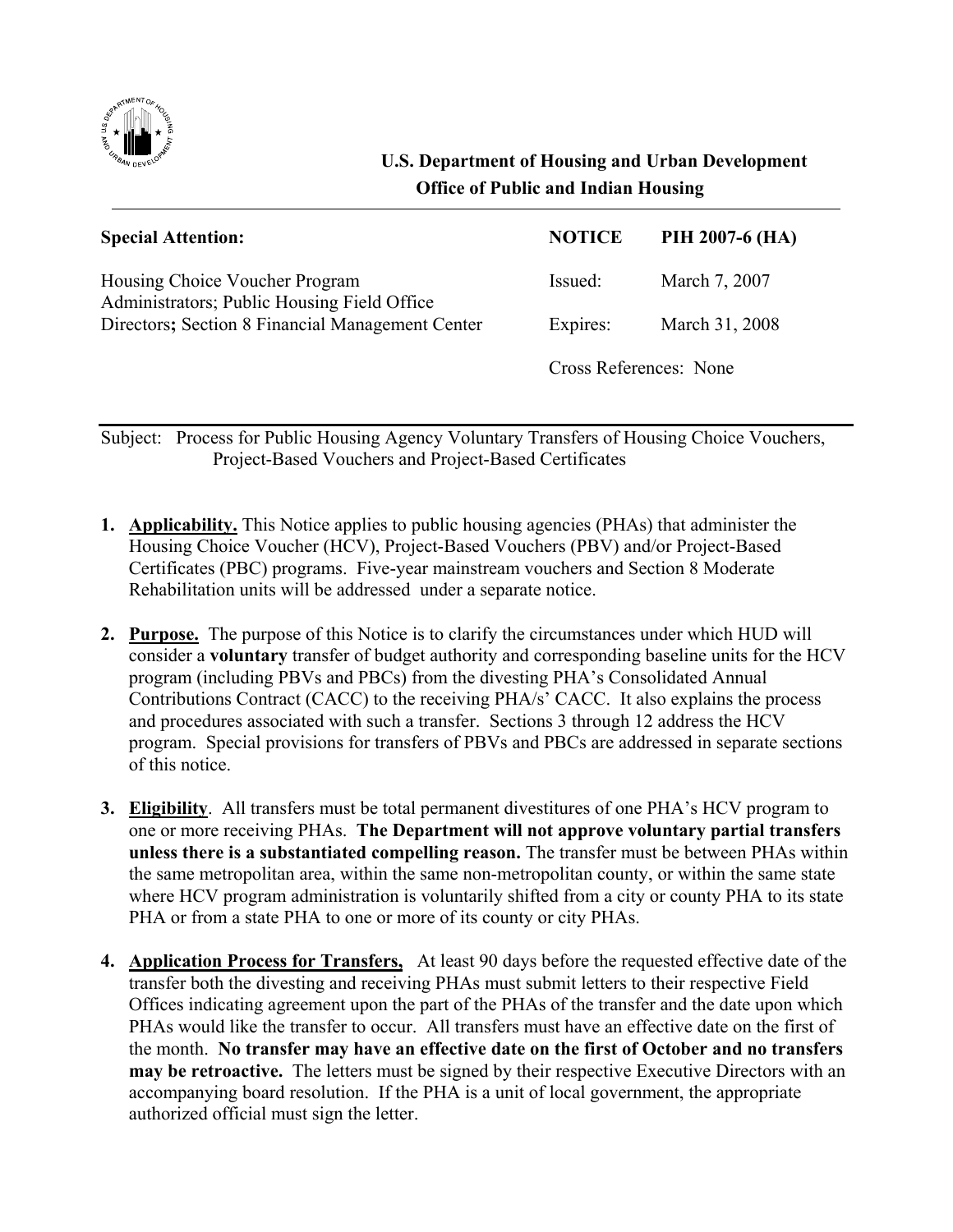- **5. Renewal Funding Amounts for Units Transferred.** For subsequent calendar years, the receiving PHA/s will be funded at the eligibility rate for HAP and administrative fees of the divesting PHA unless otherwise specified by the applicable Appropriations Act.
- **6. Recommendation to Headquarters.** No later than 30 days after the receipt of the documents referenced in section 4 of this notice, the Field Office will complete its review of the transfer documents. If the Field Office determines that the request is acceptable, the Public Housing Director will prepare a memorandum to Headquarters Financial Management Division Director with the following information: (1) name and code of the divesting and receiving PHAs; (2) the requested effective date of the transfer; and (3) the number of HCVs that will be divested to each receiving PHA. The Field Office will consider a number of factors in determining whether to recommend approval of the transfer to the receiving PHA/s including: (1) the receiving PHA's most recent Section Eight Management Assessment Program (SEMAP) performance designation; (2) under utilization based on the receiving PHA's SEMAP leasing indicator regardless of performance; and (3) outstanding debts to HUD and the status of the receiving PHA's repayment. No transfers may be permitted to a receiving PHA with a troubled SEMAP performance designation.
- **7. Approval Notification.** Once Headquarters has approved the transfer, the Public Housing Field Office and Financial Management Center (FMC) Directors will be notified. The Public Housing Field Office Director will notify the respective PHAs of the approved transfer of HCV budget authority and units. The FMC will prepare and transmit the requisite amendments to the CACC of all affected PHAs.
- **8. Owner and Tenant Notification.** No later than 30 days after approval notification, the receiving PHA must notify owners and participants of the transfer.
- **9. Housing Assistance Payments (HAP) Contracts.** No later than the at the time of the family's next annual recertification, new HAP contracts will be issued to the existing owners reflecting the name of the receiving PHA. No other changes to the HAP contracts will be required.
- **10. Receiving PHA Management Responsibilities.** At the time of the family's next annual recertification, the receiving PHA may apply its occupancy and subsidy standards and any other applicable administrative policies. However, if the payment standards of the receiving PHA are lower than those of the divesting PHA, the receiving PHA must maintain the higher payment standard for the family until its second annual reexamination in accordance with 982.505(c). In addition, the receiving PHA must honor all reasonable accommodation waivers and exceptions.
- **11. Public Housing Information Center (PIC) Data.** Headquarters will complete the transfer of all Family Reports (form HUD-50058) in PIC so that all affected families will be recorded under the receiving PHA's code with the last action code (field 2a on the Family Report) entered by the divesting PHA.
- **12. Voucher Management System (VMS) Data Entry.** Starting with the effective date of the transfer, the receiving PHA will begin including the transferred units for the applicable month in its next VMS submission. Conversely, the divesting PHA will stop including any divested units starting with the effective month of the transfer.